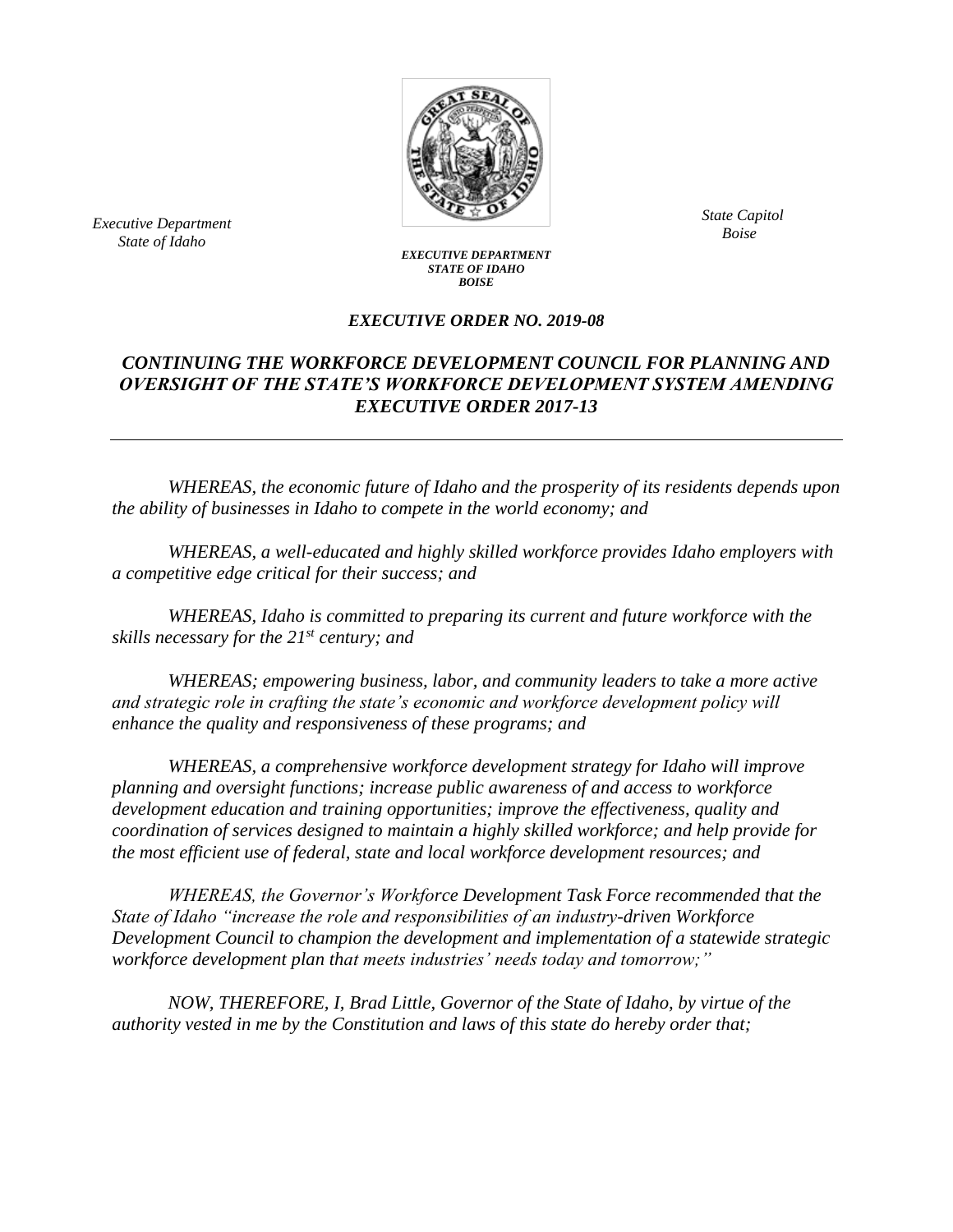- *1. The Workforce Development Council (the "Council") is established within the Executive Office of the Governor in accordance with section 101 (a) of the Workforce Innovation and Opportunity Act (WIOA) of 2014 to coordinate efforts and direct public outreach and engagement in support of improving the quality of and access to workforce education and training programs throughout Idaho.*
- *2. The Council shall consist of 37 members, consistent with federal nomination and composition requirements set forth in section 101 (b) of WIOA. The Council's membership shall be as follows:*
	- *a. 17 positions appointed by the Governor representing industry and nominated by statewide and regional business organizations;*
	- *b. Seven positions appointed by the Governor representing the workforce, including two labor union representatives, two registered apprenticeship program representatives, one representative of a community-based organization for veterans, one representative of a community-based organization for individuals with disabilities, and one representative of a community-based organization for out-of-school youth;*
	- *c. Ten positions appointed by the Governor representing government, including representatives from the Department of Labor, State Board of Education, State Department of Education, Division of Career-Technical Education, Division of Vocational Rehabilitation, Department of Health and Welfare, Department of Commerce, an elected city official, an elected county official, and a community college representative.*
	- *d. One member from each chamber of the Idaho Legislature, including a member of the Senate appointed by the Senate President Pro Tem, and a member of the House of Representatives appointed by the House Speaker;*
	- *e. The Governor or his designee.*
- *3. The Governor shall name the chair and vice chair from among industry members of the Council.*
- *4. The Council's members shall serve at the pleasure of the Governor, and their appointments shall be for three-year terms.*
- *5. The Council shall be staffed by an executive director appointed by the Governor and such additional personnel as shall be appointed by the executive director.*
- *6. The Council will be responsible for advising the Governor, Legislature and appropriate executive agencies on matters related to developing and implementing a comprehensive workforce development strategy for Idaho that;* 
	- *a. Increases public awareness of and access to career education and training opportunities;*